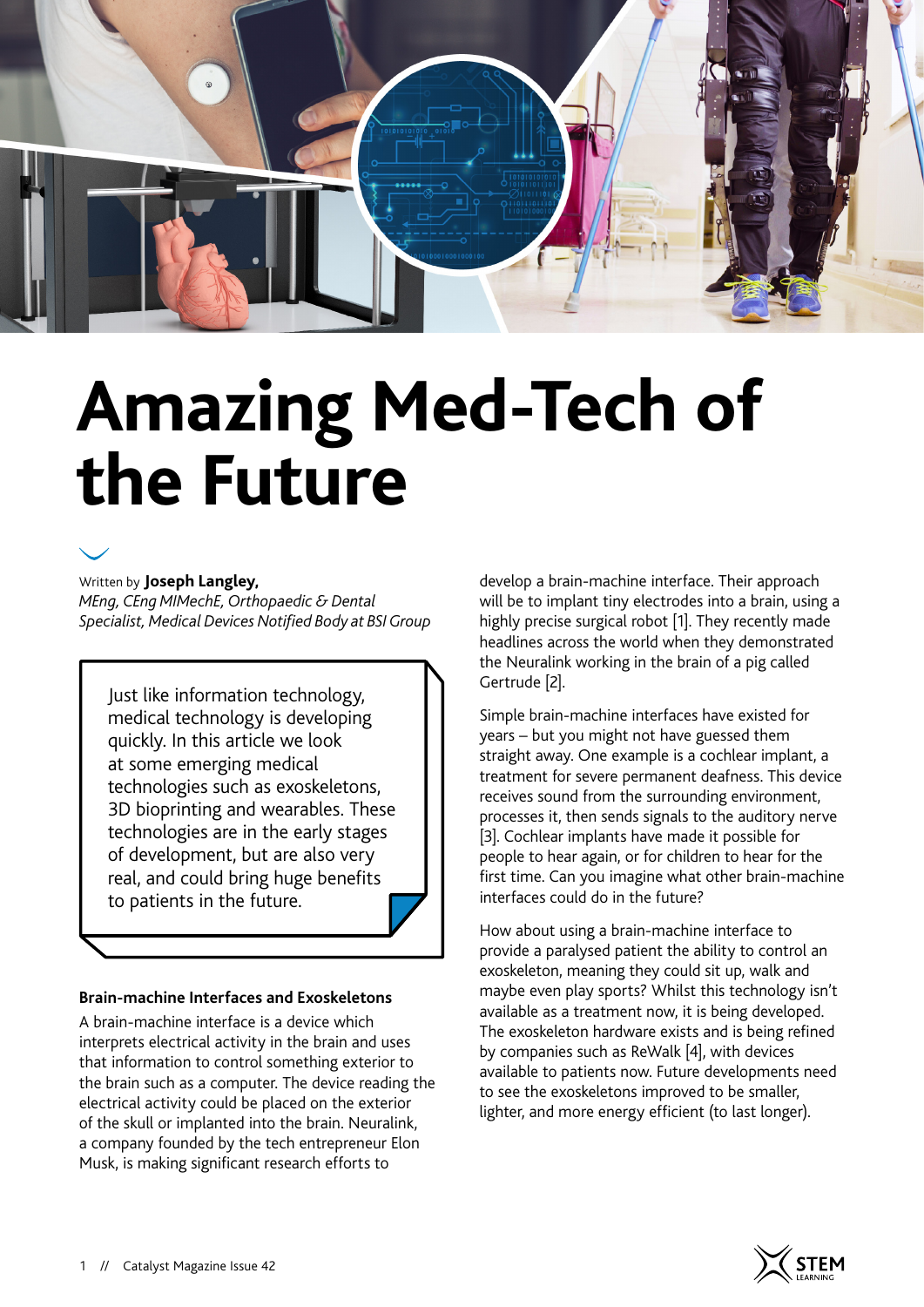The use of a brain-machine interface to control an exoskeleton has been tested too, in a study at Grenoble University Hospital published in 2019 [5]. A patient was implanted with electrodes in the upper limb sensorimotor area of the brain, and over two years, learned to use the exoskeleton to walk and perform arm movements. As the technology is so novel, the patient was only allowed to use the exoskeleton in a lab, attached to a safety harness to prevent a fall. However, this study shows the amazing future that will be ahead of us for these technologies, with the potential to completely change the quality of life for disabled patients.

**A brain-machine interface is a device which interprets electrical activity in the brain and uses that information to control something exterior to the brain such as a computer.**



# **Jellyfish Collagen**

You may have heard of collagen in the context of cosmetic products – it is often used as a "dermal filler" to plump skin and reduce the appearance of wrinkles. Collagen also has important uses in many medical devices. Such uses include [6,7]:

- in bone graft substitutes, to provide a matrix (like a scaffold) for bone to regrow (in combination with other materials),
- to repair cartilage in joints, again as a scaffold, to allow regeneration of natural tissue,
- in advanced wound dressings, to promote healing and control moisture,
- heart valve replacement.

Collagen is therefore a useful and versatile material. It is a natural material, and the most common way to obtain it is from bovine (cow) sources. Because collagen is obtained from an animal tissue source,

we have to be very careful to ensure biological risks (such as bacterial or viral infection) are controlled and minimised. It wouldn't be acceptable to use a collagen wound dressing on a patient, only to introduce a bacteria or virus. Another particular risk related to bovine collagen is transmissible spongiform encephalopathy (TSE) – a neurodegenerative disease caused by mis-folded proteins.

The risks of infection or TSE from bovine collagen are very well controlled – international standards (BS EN ISO 22442-1 [8]) clearly define how they should be processed. However, a company called Jellagen [9] has found a new source of collagen – from jellyfish. One of the biggest benefits of jellyfish derived collagen is that it is a very safe source – potentially disease vector and virus free – thereby almost eliminating the biological risks associated with bovine collagen. Another advantage is that it is a "type 0" collagen which can be used with any application, whereas bovine collagens are specific to the anatomy. The company also claims that because Jellyfish are not mammals, obtaining collagen from this source is considered more ethical (I'll leave that for you to decide).

One day, if you have a heart problem, you could have a replacement valve implanted that was made from jellyfish collagen. How futuristic is that?

## **3D Bioprinting**

You've probably heard of 3D printers by now, which can make objects out of plastic or metal, layer by layer. There is growing research in the area of 3D printing biological materials – and maybe one day even whole organs.

An article in the journal "Nature Biotechnology" in 2014 provided a great overview of bioprinting technology [10]. One of the main considerations for the process is the creation of a bio-ink (the material that is going to be printed). This is made up of a base or structural material (such as synthetic or natural polymers, or a more complex extra cellular matrix), and a chosen cell type (differentiated cells, or stem cells). The bio-ink can be printed in different ways; one way is a "biomimicry" approach, which requires a very detailed design of the structure or organ, to be fully replicated. An alternative approach, so called "self-assembly", uses the properties of embryonic organ development to print a simple structure which will naturally develop into the more complex desired outcome (like an area of skin, or an entire kidney).

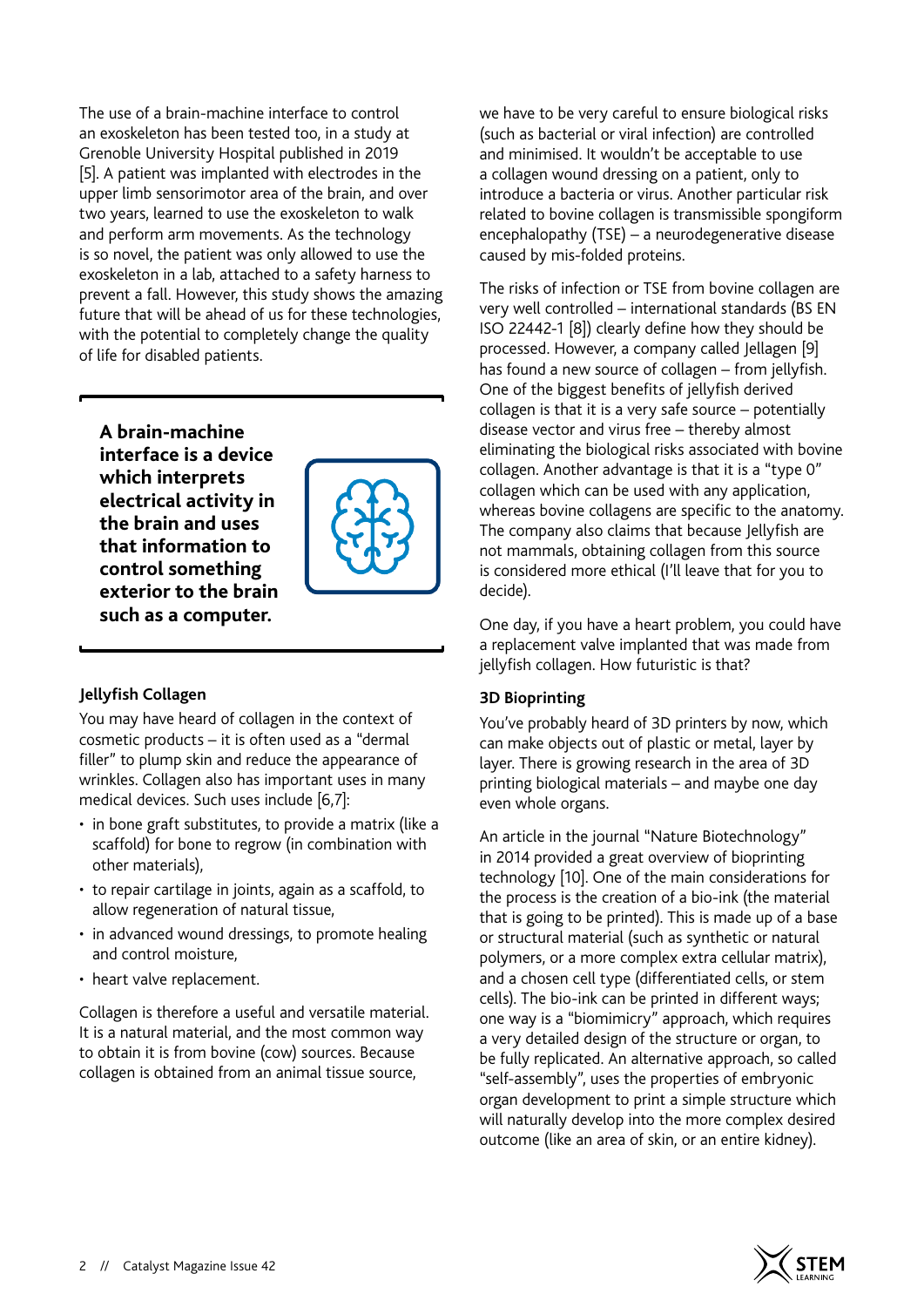One particularly successful application for bioprinting is the printing of human skin. In 2017, scientists at Universidad Carlos III de Madrid reported on a prototype bioprinter than can print fully functional human skin [11]. Applications of bioprinted skin could be the treatment of severe burns, or for nonanimal and non-human testing of pharmaceutical or cosmetic products.

Bioprinters are starting to become commercially available (although they are still very specialist), such as those from Allegro [12] or Cellink [13]. If you're particularly interested in 3D bioprinting, a recent published review article (Askari et al, 2021) provides a more up to date, and very detailed review of current technological capabilities [14].

**Applications of** 

**bioprinted skin could be the treatment of severe burns, or for non-animal and non-human testing of pharmaceutical or cosmetic products.**



## **Wearables**

"Wearables" is a term we have heard a lot over the last few years; it refers to wearable technology such as smart watches. Wearable medical devices are an interesting area of development, allowing physical parameters such as heart rate to be measured.

A review article published in 2018 [15] provides an overview of the potential applications of wearable medical sensors. These sensors can measure biochemical aspects, physiological parameters or movement. An example of a biochemical measurement would be continuous glucose monitoring by a sensor applied to the skin (with a needle measuring glucose levels just underneath the skin); this allows people with diabetes to easily take regular glucose level measurements. A physiological parameter such as heart rhythm can be measured by a non-invasive patch applied to the patient's chest. Movement can easily be measured by a smart watch or further wrist-band type devices, allowing monitoring of activities or specific movements such as gait.

**Through wearable medical devices, diseases can be measured whilst patients are at home.**

One of the major advantages of wearable medical devices is that diseases can be measured whilst patients are at home. This could allow patients to avoid time in hospital to monitor a disease, reduce the number of trips to a doctor to take measurements, or have a greater chance of detecting a disease in the first place (for example, from heart rate and ECG measurements of a smart watch).

Some of the challenges in developing wearable medical devices include:

- ensuring that the measurements are accurate,
- ensuring that the obtained data is private and secure,
- designing devices that are small enough to be convenient for patients,
- designing devices that are low enough cost to be used by health systems with budget constraints.

## **CRISPR gene editing**

Gene editing is the idea that genes (in a human, animal or plant) can be turned on or off, or changed, leading to a desired outcome such as disease prevention. This has been possible for some time, but was very expensive. CRISPR gene editing has made this cheap and easy [15]. CRISPR utilises the "Cas" proteins in bacteria, which usually help defend the bacteria against viruses, to target specific sequences of DNA.

One possible way to use this technology is to potentially eliminate the parasite that causes malaria. Malaria is spread by mosquitos that are infected by a Plasmodium single-celled organism. Some research has shown that by editing the genome of the mosquito, it can be made to be resistant to the Plasmodium parasite, stopping the spread of the parasite and the disease [16]. Another approach may be to edit the genome of the parasite itself, to prevent it reproducing [17].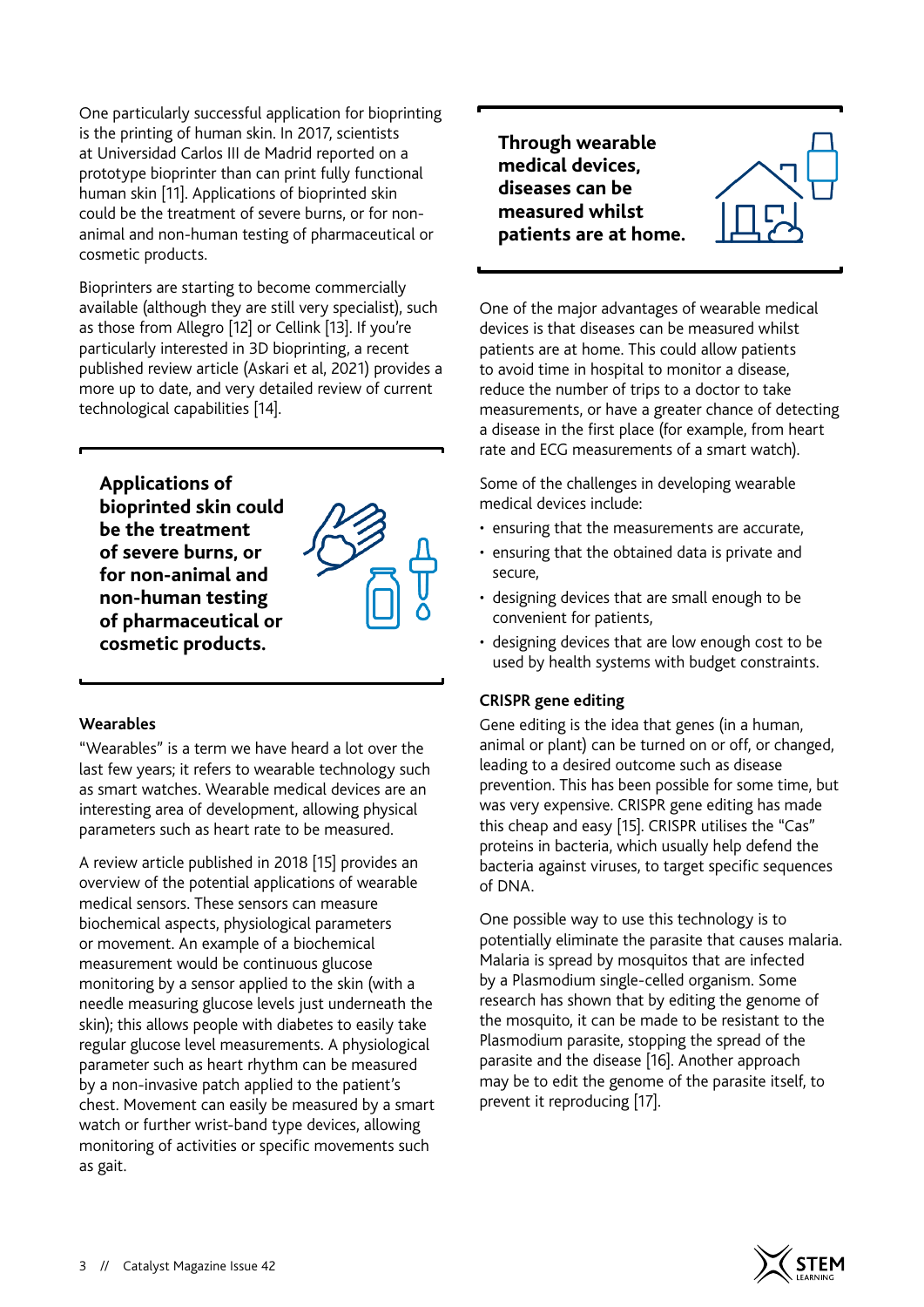Some more potential uses of CRISPR gene editing, shown by early research, are [18]:

- repair of a genetic mutation which causes retinitis pigmentosa (leading to blindness),
- influence the production of proteins in the body to treat diseases such as Huntington's,
- enhancing cells of the immune system to identify and kill cancerous cells,
- fix a genetic mutation that is responsible for Duchenne's muscular dystrophy.

Some people are concerned that the ability to edit genes could lead to "designer babies" – the idea that the gene editing technology could be used not to prevent disease, but to engineer children to have certain eye colours or other characteristics. It is an open question in the scientific community as to which uses of gene editing would be considered ethical [19].

#### **Telepresence robotics and augmented reality**

"Telepresence robotics" is like mixing a remote control robot with video calling. Surgical robotics have been available for some time, but controlled by the surgeon in the same room. They allow the surgeon to be more precise than the human dexterity can achieve.

The next step in the development of this technology is for the surgeon to control the robot from another location, using electronic communication to allow them to control the robot as if they were in the same room (hence "telepresence"). A BBC article [20] describes how a surgeon in Canada used telesurgery to provide treatment to a patient 400km away, as the patient's clinic did not have the same expertise. The surgeon was able to provide the treatment the patient needed, without travelling 400km. More recent advancements in wireless communication, including 5G, have allowed similar operations 3000km away [21]. Key technological aspects to enable this are low latency, large bandwidth and high reliability.

Another advancement in surgical technology is the use of augmented reality (AR). The surgeon can view the patient's anatomy using a screen, or AR headset such as the Microsoft HoloLens, to combine what they are seeing with additional information such as the location of a tumour. With advanced medical imaging systems and AR software, certain aspects of anatomy such as blood vessels or nerves can be highlighted in the surgeon's vision. Some of the advantages of user AR in surgery include rapid identification of targets (like tumours) and critical

structures (like nerves), increase efficiency as the surgeon does not have to match what they are seeing to patient scans, and the potential for more accurate surgeries [22].

Both of these technologies (telepresence robotics and augmented reality) can be used together, to potentially provide accurate treatment by specialised surgeons to patients that are thousands of miles away.

## **Artificial Intelligence & computer modelling**

You might think of artificial intelligence (AI) as being incredibly smart robots like those from the television show Humans. Whilst that type of "general AI" isn't here yet, "narrow AI" is; these are AI programs created for specific tasks, which could have huge impacts on healthcare in the future. These programs take computer modelling to an extreme; able to analyse huge volumes of data, and produce insights that would take humans a very long time to discover using conventional computing.

One form of AI already being used in healthcare is for pharmaceutical drug discovery. Currently, pharmaceutical drugs take a significant amount of time and money to develop – estimated \$2.6 billion to develop a new treatment [23]. During drug development, companies have to create and test variations of the same drug to see which are the most effective with the least side effects; this is one of the most significant costs in the process. AI programs can be designed to reduce the number of drug variations that need to be designed and tested. An article in Nature [23] provides some good examples of how this is applied. A company called Berg have used an AI program to model cancerous human cells and key physiological aspects of them including lipid, metabolite, enzyme and protein profiles, with the aim of identifying new treatments based on the precise biological cause of the disease. An alternative approach is taken by a company called BenevolentBio, who have designed a program to analyse data from research papers, patents, clinical trials and patient records to identify previously unnoticed links between genes, symptoms, diseases, proteins, tissues and candidate drugs. Some articles are even discussing the potential for a "virtual body" to test drug therapies [24].

So if you're interesting in a career in pharmaceuticals, it may be wise to gain some skills in computer science in addition to chemistry and biology.